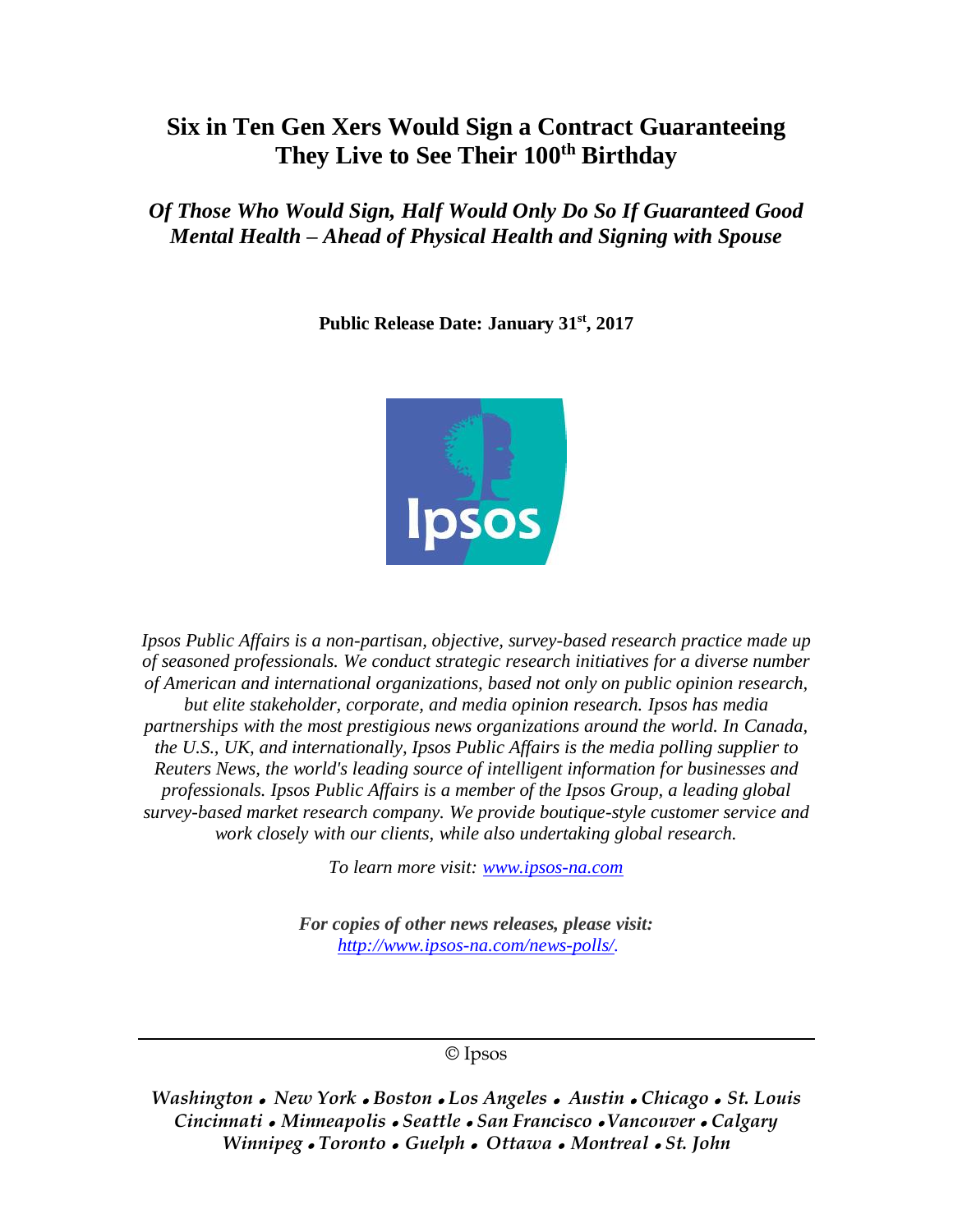

# **Six in Ten Gen Xers Would Sign a Contract Guaranteeing They Live to See Their 100th Birthday**

# *Of Those Who Would Sign, Half Would Only Do So If Guaranteed Good Mental Health – Ahead of Physical Health and Signing with Spouse*

**New York, NY –** Six in ten (60%) adults ages 36 to 51 ('Gen Xers') say that if they could sign a contract today guaranteeing that they live to see their 100<sup>th</sup> birthday, they would – including one in ten (11%) who say that they would sign regardless of their physical or mental condition. According to the recent online study conducted by Ipsos on behalf of MDVIP, another three in ten (31%) who would sign this contract say that they would only do so if they were guaranteed to be in good mental/ brain health, while roughly one in ten would only sign if they were either guaranteed to be in good physical health (10%) or able to sign with their spouse (8%). The other 40% of Gen Xers say that they would not sign such a contract, including 27% who would want nature to take its course and another one in ten (13%) who say that they are simply not interested in living to 100.

• Men  $(68\% \text{ vs. } 53\% \text{ women})$ , younger Gen Xers  $(65\% \text{, ages } 36-43 \text{ vs. } 55\% \text{ ages})$ 44-51), the more affluent (64% earning over \$50,000 vs. 52% earning less), those with children living at home (66% vs. 54% no kids), those with a college degree (65% vs. 55% no degree), and those who are married (65% vs. 52% not married) are significantly more likely to say they would sign a contract today guaranteeing they live to see their 100th birthday.

© Ipsos

## *- 2 -*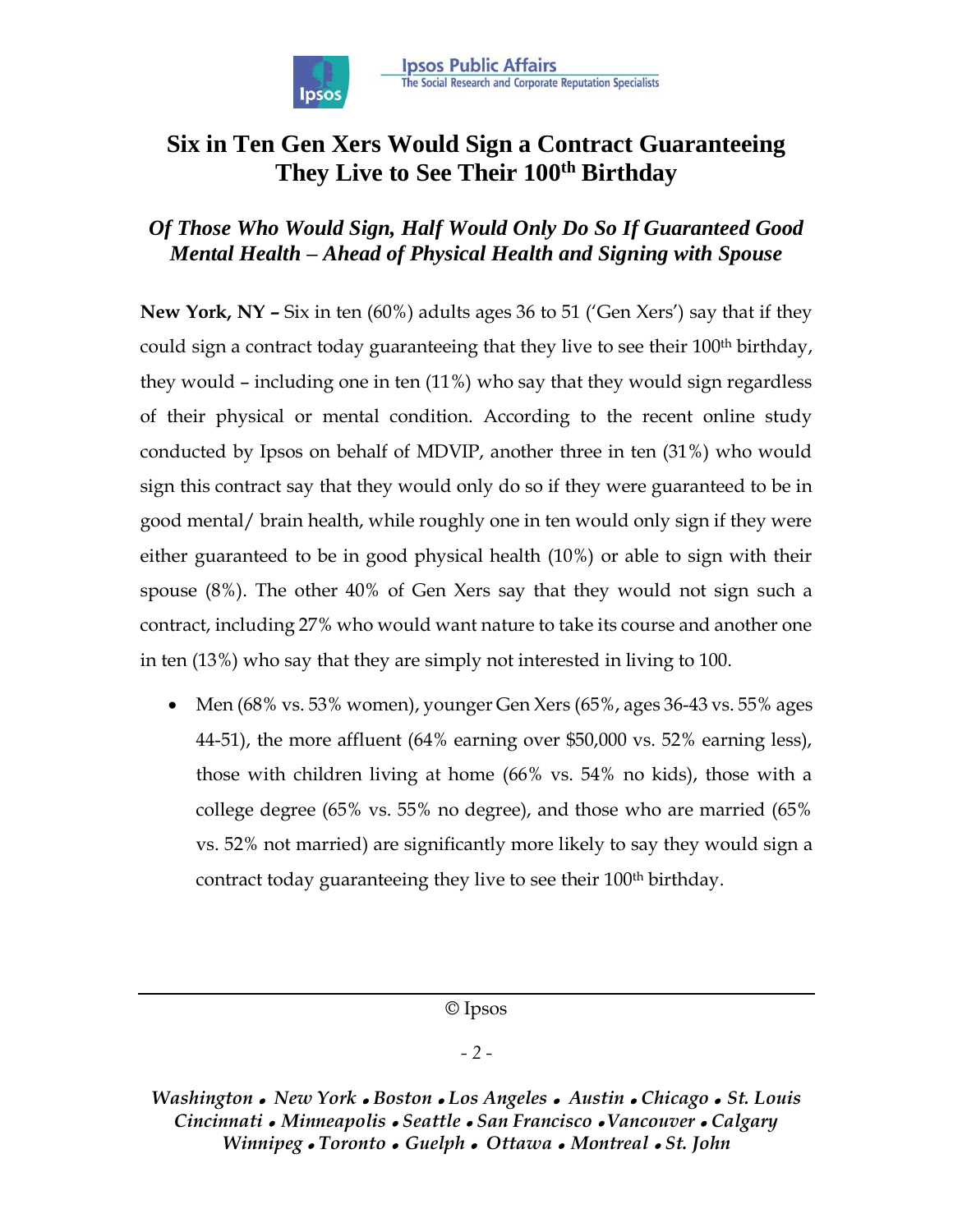

- Boomers defined here as adults ages 52 to 70 are much less inclined to sign this type of contract, with just over half (54%) saying that they would. This includes only 5% who say that they would take their chances and sign regardless of their physical or mental condition.
- Instead, Boomers are much more likely to say that they would want nature to take its course (34% vs. 27%, Gen X).

While the notion of signing a contract is appealing to many, three quarters of both Gen Xers (73%) and Boomers (75%) believe that advances in science/technology are going to keep more people alive past the age of 100.

The average *ideal* age that Gen Xers would want to live until is 88 years old, and this includes roughly a quarter who say that they would want to live to be between the ages of 80-89 (28%), 90-99 (25%), or again over the age of 100 (28%). Results drop slightly when looking at what age they *expect* they will live until, with Gen Xers reporting that in reality they believe that they will live to be an average of 82 years old. This time, three in ten (30%) say that they expect to live until they are between 80-89 years old, while fewer believe that they will live to be 90-99 years old (22%) or beyond the age of 100 (11%).

 Boomers (ages 52 to 70) are not only significantly more likely to *want* to live longer (91 years old, on average), but they also *expect* to live longer as well (85 years old).

When asked to imagine their life in 20 years, the majority of Gen Xers still see themselves travelling/ vacationing (67%), pursuing personal passions/hobbies

© Ipsos

## *- 3 -*

*Washington New York Boston Los Angeles Austin Chicago St. Louis Cincinnati Minneapolis Seattle San Francisco Vancouver Calgary Winnipeg Toronto Guelph Ottawa Montreal St. John*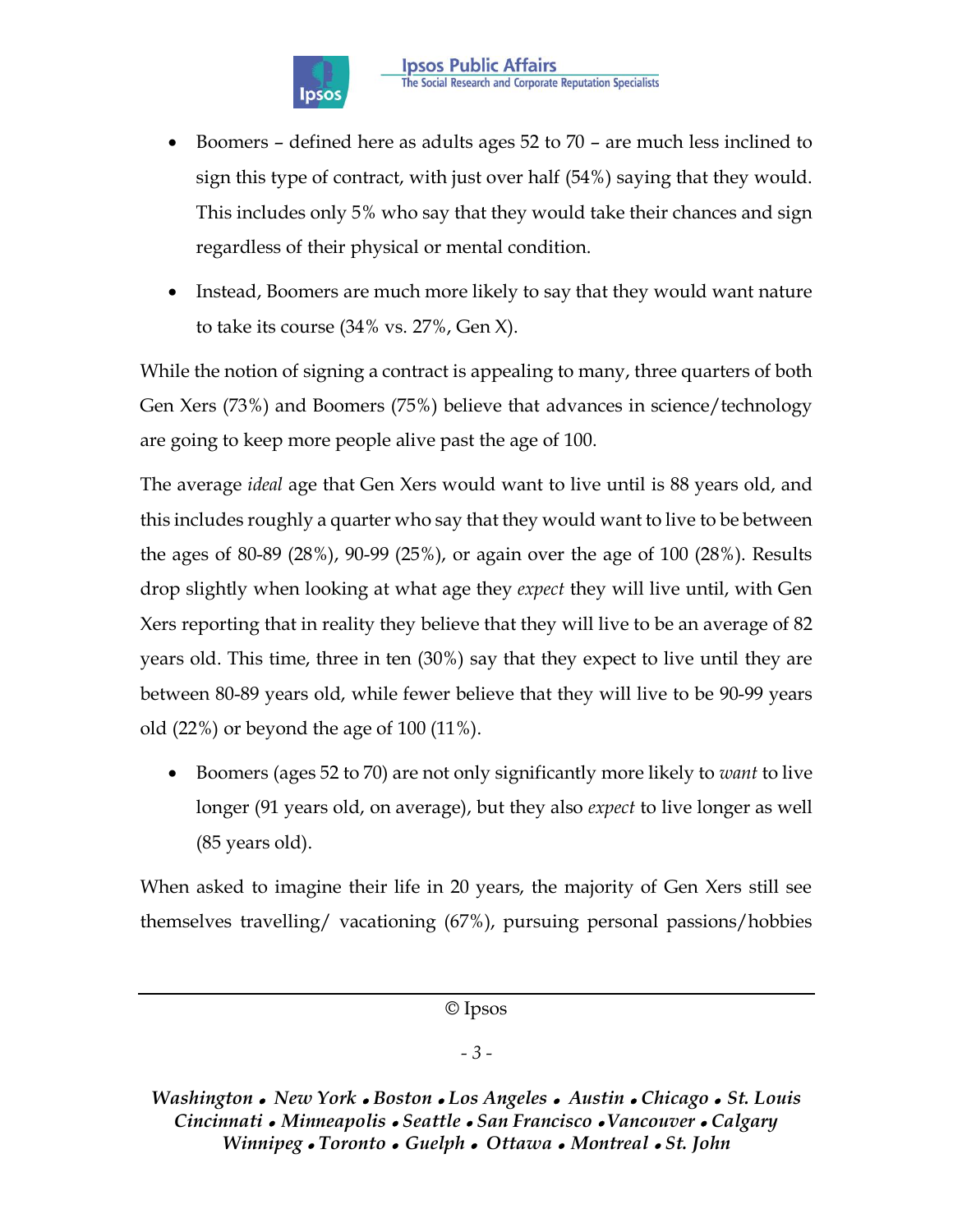

(59%), and socializing with friends and/or actively meeting new people (52%). Another 49% believe that they will still be sexually active. Working (full or parttime) (46%), volunteering (38%), participating in physical activities/ sports (35%), and caring for grandchildren (35%) are activities that at least one third or more imagine they will be doing in 20 years from now, while just under three in ten Gen Xers picture themselves still enjoying the arts (29%). Caring for parents (22%) and continuing their education/ lifelong learning (21%) are not as common, although just over one in five adults ages 36 to 51 believe they will still be doing these things in 20 years, while supporting adult children (14%) and engaging in extreme adventures (9%) are mentioned by about one in ten. Very few Gen Xers (4%) say that they do not imagine themselves doing any of these things 20 years from now – especially the less affluent (7%), those who would not sign a contract (8%), those with no children living at home (7%), and those who are not married (7%).

# *Attitudes and Anxieties When It Comes to Aging*

Being afraid of getting old/ losing their youthfulness is the reality for nearly six in ten middle-aged adults (56%) – especially higher income earners (58% vs. 51%, earning less than \$50,000) and those who would sign a contract guaranteeing they live to see 100 (63% vs. 44%, would not sign). The proportion of Boomers who say the same thing drops significantly, with just under half agreeing that they fear getting old/ losing their youth (48%).

 Given these findings, it is no surprise that the proportion of Boomers who agree that they don't worry about aging and just live in the moment

© Ipsos

#### *- 4 -*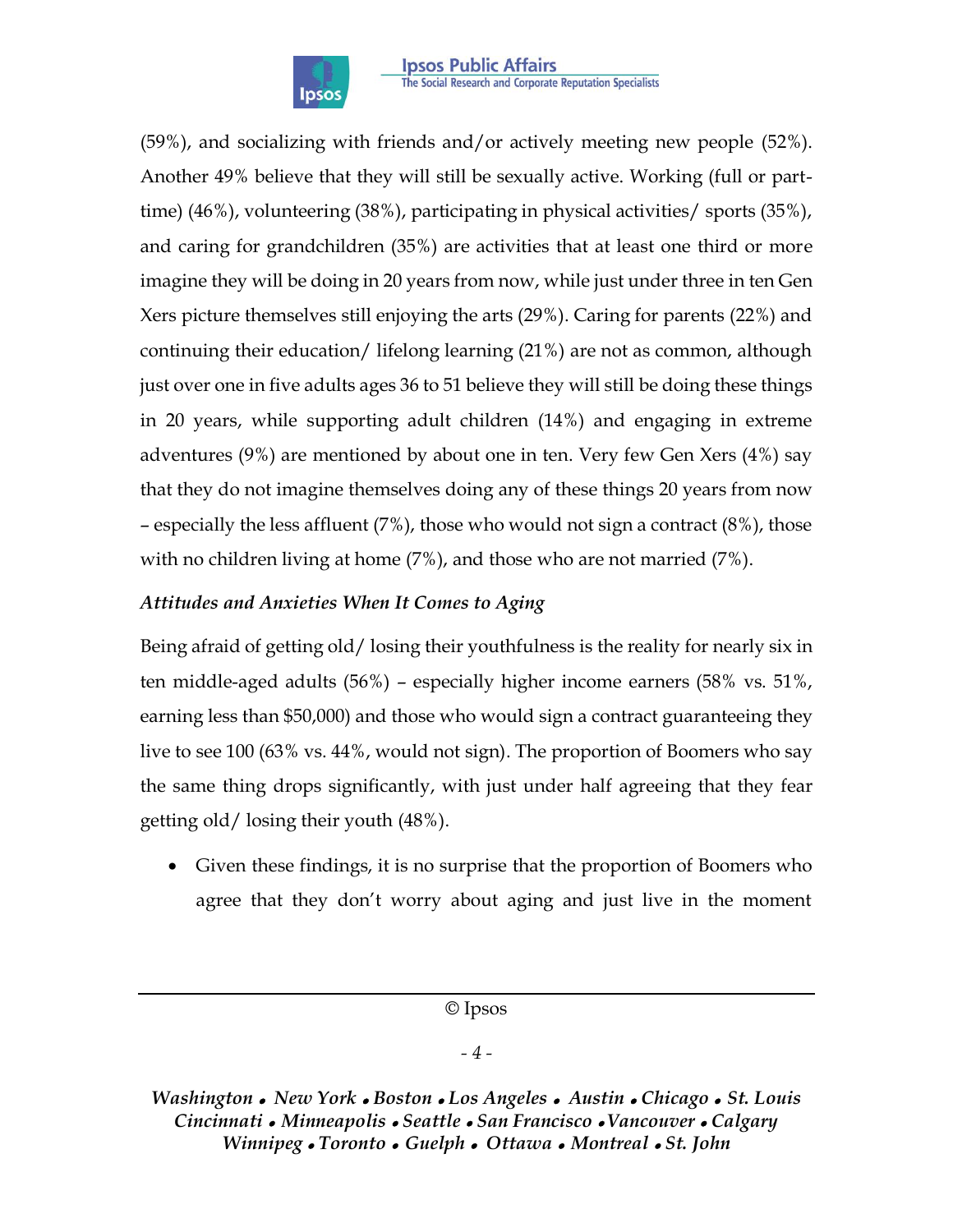

significantly outweighs those from the Gen X sample who say the same thing (64% vs. 59%, respectively).

Seven in ten Gen Xers admit that they think about aging/their own mortality more now than they did 10 years ago (70%), and a majority also agree that both aging (51%) and their own mortality (50%) are things that they think about often. While Boomers are significantly less likely to report thinking about aging (47%) and their own mortality (45%) often, they are much more likely than adults ages 36 - 51 to admit they think about these things more now than they did 10 years ago (74%).

Additionally, just over six in ten Gen Xers express being afraid of becoming a burden to their loved ones as they age (62%). However, two in five (39%) admit that they expect their families to help support them (versus 26% Boomers).

Memory loss/ dementia (46%), being unable to take basic care of themselves (44%), and declining physical abilities (40%) are the top three greatest fears for those ages 36 to 51 when it comes to aging. Just over a quarter of Gen Xers are also worried about being a burden to their families (28%) or being able to afford the healthcare they need (26%), while one in five say that they are most concerned about being lonely/ depressed/ their emotional health (19%) as they get older. Furthermore, at least one in ten say that they are worried about living in a nursing home (15%), their appearance / looking older (12%), or sexual dysfunction (10%), while nearly as many are concerned about not being able to drive/ losing their license (8%). However, seven percent report not being worried about any of these as they age (versus only 4% of Boomers who say the same thing).

© Ipsos

#### *- 5 -*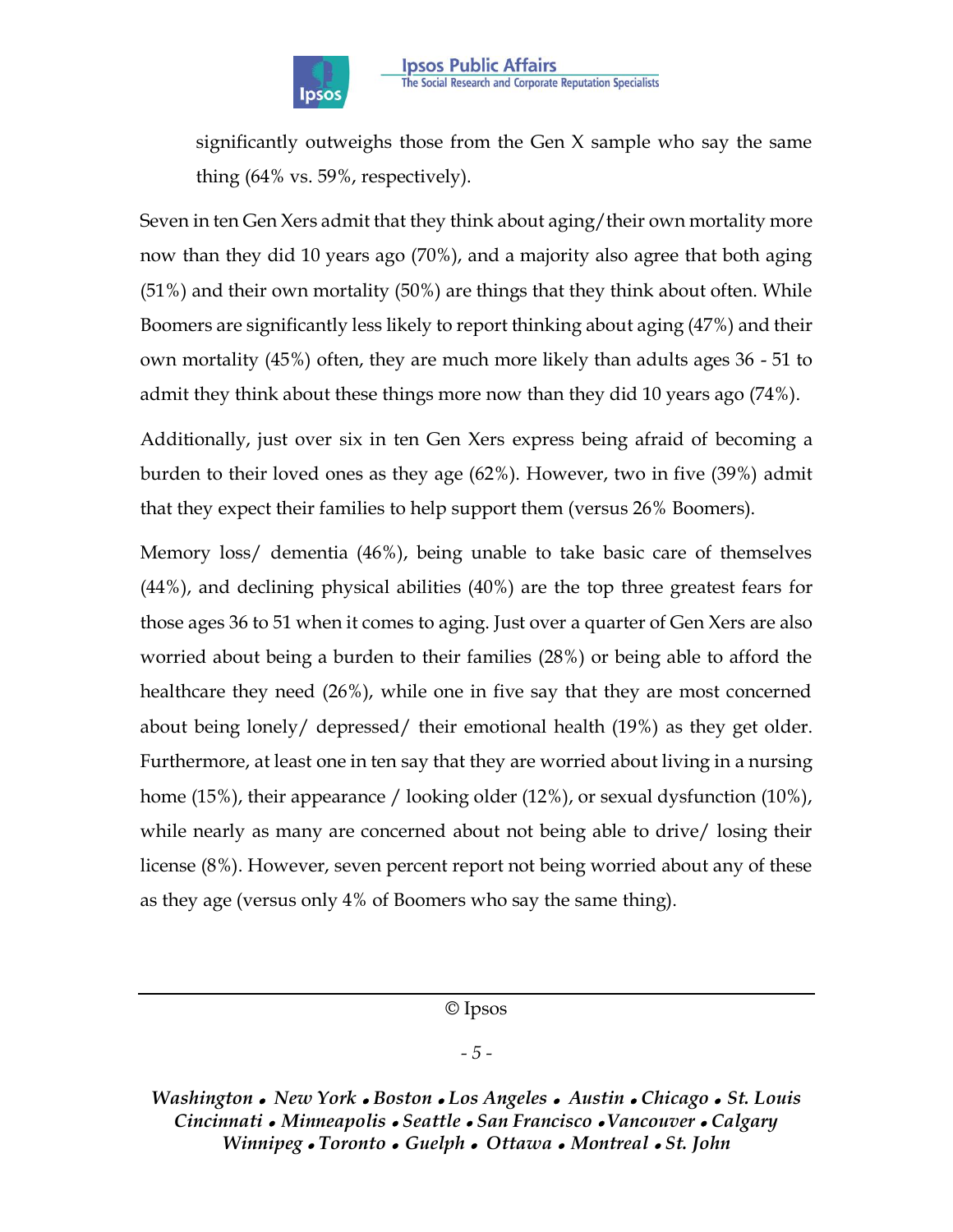

- Certain aspects related to aging are more of a concern among Boomers, with statistically greater proportions saying that they are worried about memory loss/ dementia (53%), being unable to take basic care of themselves (54%), being a burden to their families (35%), and living in a nursing home (21%).
- On the other hand, Boomers are much less likely than Gen Xers to express concern when it comes to loneliness/depression/emotional health (15%), their appearance/ looking older (6%), and sexual dysfunction (5%).

# *Control over Health/ Aging, and Lifestyle Behaviors*

Just under seven in ten (68%) Gen Xers surveyed wish they had greater control over their health so that they can age better, on par with Boomers who feel the same way (67%).

Thinking about how much control they have over their own well-being, Gen Xers are most likely to believe that both nature and nurture play equal roles when it comes to their health and how long they live (66%). On the other hand, one in five think instead that their lifestyle and environment have a greater influence versus their genes when it comes to their health and how long they live (20%), while 14% believe that the opposite is true (DNA/the genes inherited from parents have a greater influence on health and how long people live).

 Compared to younger adults, Boomers are significantly more likely to believe that both lifestyle/environment and genes play equal roles when it comes to their health and how long they live (75% vs. 66% Gen X).

© Ipsos

## *- 6 -*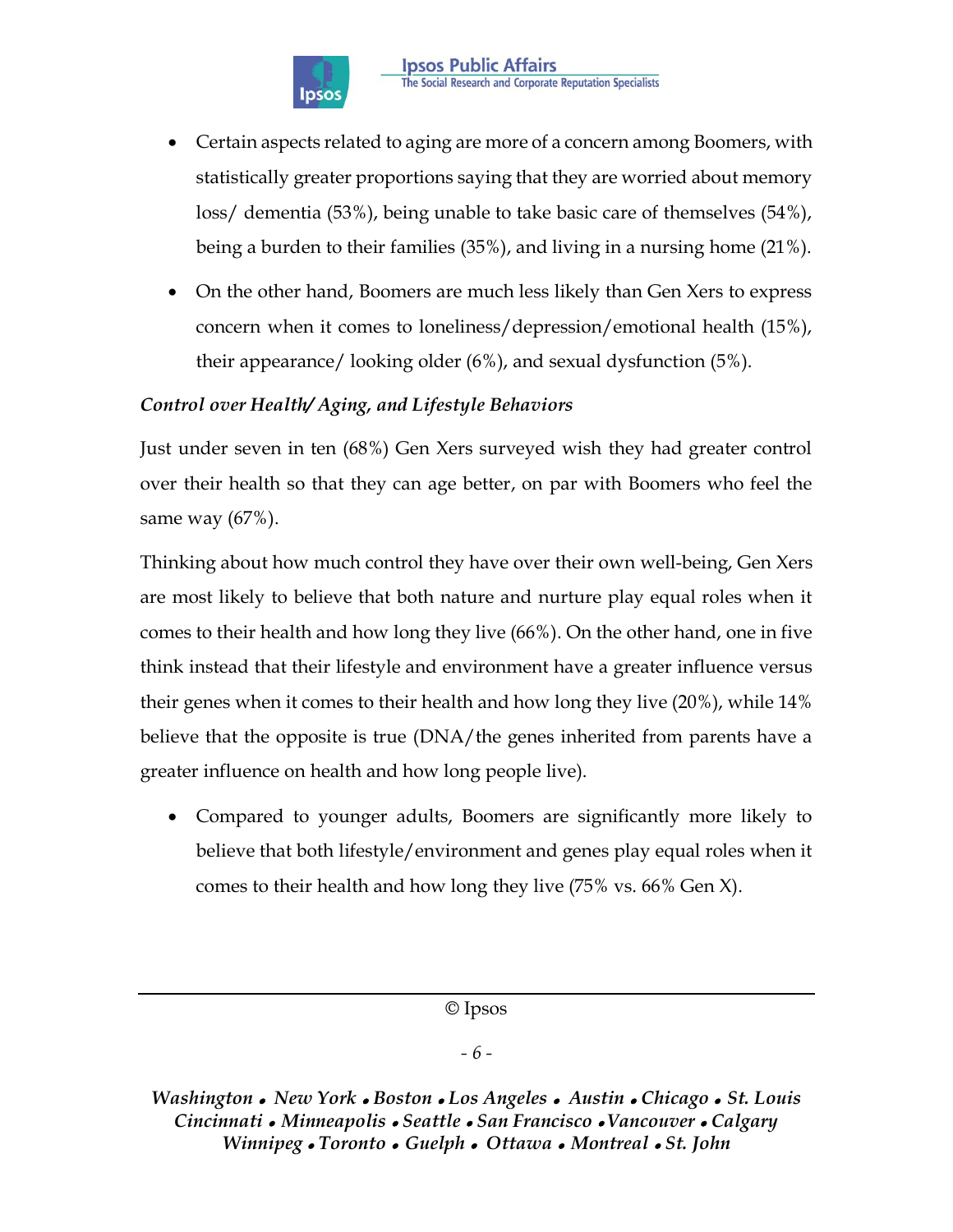

When asked to rate their current performance regarding a range of different lifestyle behaviors, Gen Xers are most likely to evaluate themselves favorably when it comes to minimizing their alcohol consumption, with 56% saying that they are currently doing a good job of this.

Attitudes are split when it comes to other lifestyle behaviors, with respondents just as likely to report doing a good job when it comes to going to regular/annual doctor visits (49%) and taking time off work/vacation (43%) as they are to say they could be doing a better job of these same factors (42% and 45%, respectively).

Performance ratings start to drop slightly when it comes to getting all the recommended screening tests for timely disease detection (50%), and getting the recommended amount of sleep (7 to 8 hours) most nights (55%), with a majority of adults admitting they could be doing better in these areas (versus 40% each, 'I am doing a good job of this'). Gen Xers are least likely to rate themselves as currently doing a good job when it comes to lifestyle factors such as maintaining a healthy weight (32%), eating a healthy, well-balanced diet (29%), exercising regularly (28%), and managing/ reducing stress (28%). Instead, roughly two thirds say that they 'could be doing a better job' of these items – with 67% saying this about exercise, 66% about eating healthy, 66% about reducing stress, and 63% about maintaining a healthy weight.

 While Boomers and Gen Xers rate themselves rather similarly when it comes to exercising and maintaining a healthy weight, Boomers are significantly more likely to rate themselves as currently doing a good job

© Ipsos

## *- 7 -*

*Washington New York Boston Los Angeles Austin Chicago St. Louis Cincinnati Minneapolis Seattle San Francisco Vancouver Calgary Winnipeg Toronto Guelph Ottawa Montreal St. John*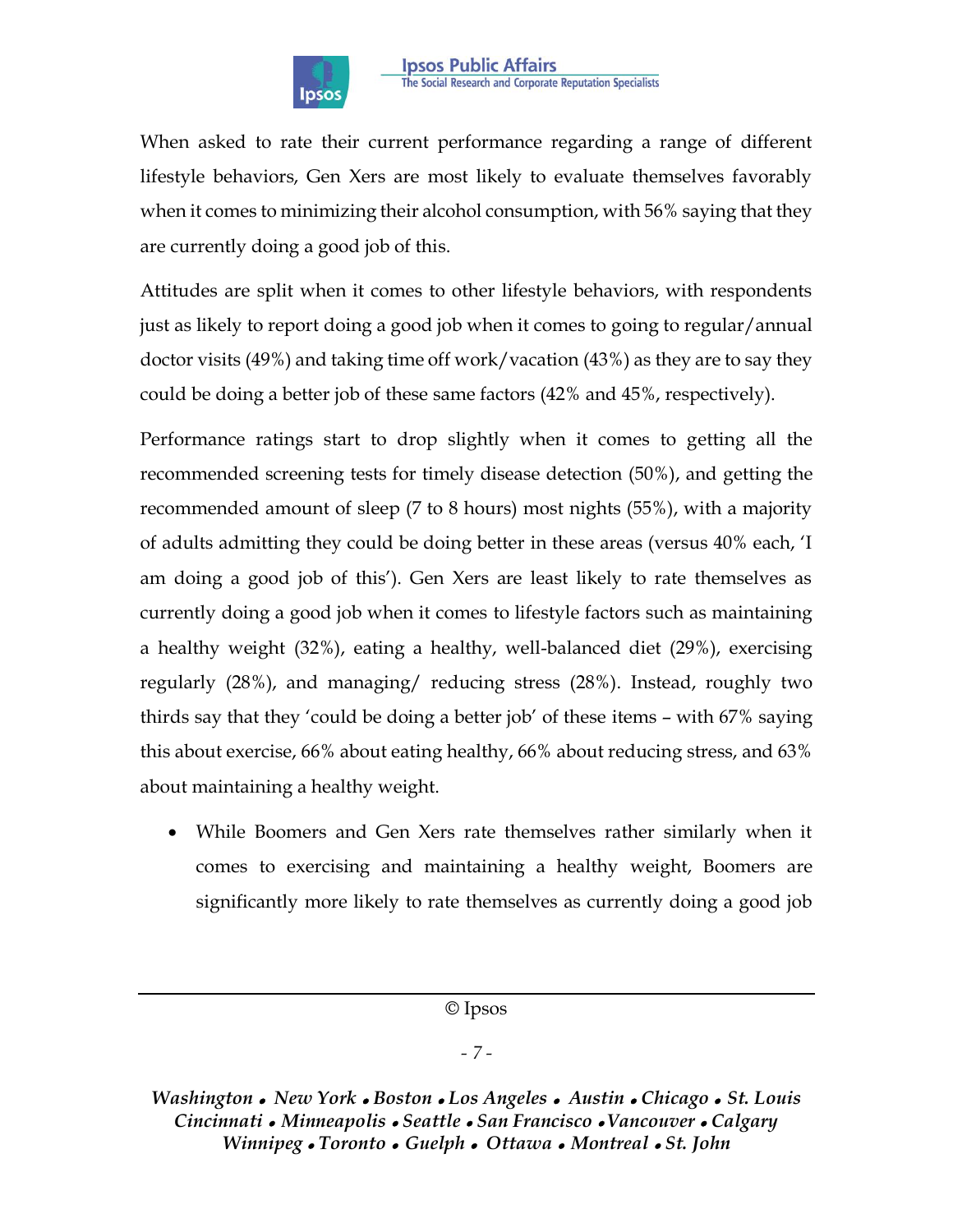

when it comes to going to regular/ annual doctor visits (68%), minimizing alcohol consumption (66%), taking time off/ vacation (55%), completing all the recommended screening tests (55%), getting enough sleep (47%), managing/ reducing stress (41%), and eating healthy (33%).

Thinking about their own experiences seeing their parents/other relatives age, nearly seven in ten Gen Xers say that they want to live longer that their parents did (68%), although a similar proportion report being concerned about inheriting some of the same health issues they had (67%). Despite these genetic concerns, six in ten are confident that they will both age better (62%) and live longer than their parents/ other relatives (56%), with nearly two thirds also agreeing that they take better care of themselves now than their parents/ relatives did at their age (63%).

 Boomers express an even greater desire to want to live longer than their parents/ relatives did (73%), while they are also more likely to believe that they will age better, too (66%). Conversely, they are not as likely to be concerned with inheriting the same health issues their parents had compared to those in the Gen X sample who say the same (63% vs. 67%, respectively).

# *Managing the Effects of Aging*

When it comes to different approaches people can take to manage the effects of aging, Gen Xers are most open to consulting with alternative medicine practitioners – such as an acupuncturist or herbalist - with a majority (52%) saying

© Ipsos

#### *- 8 -*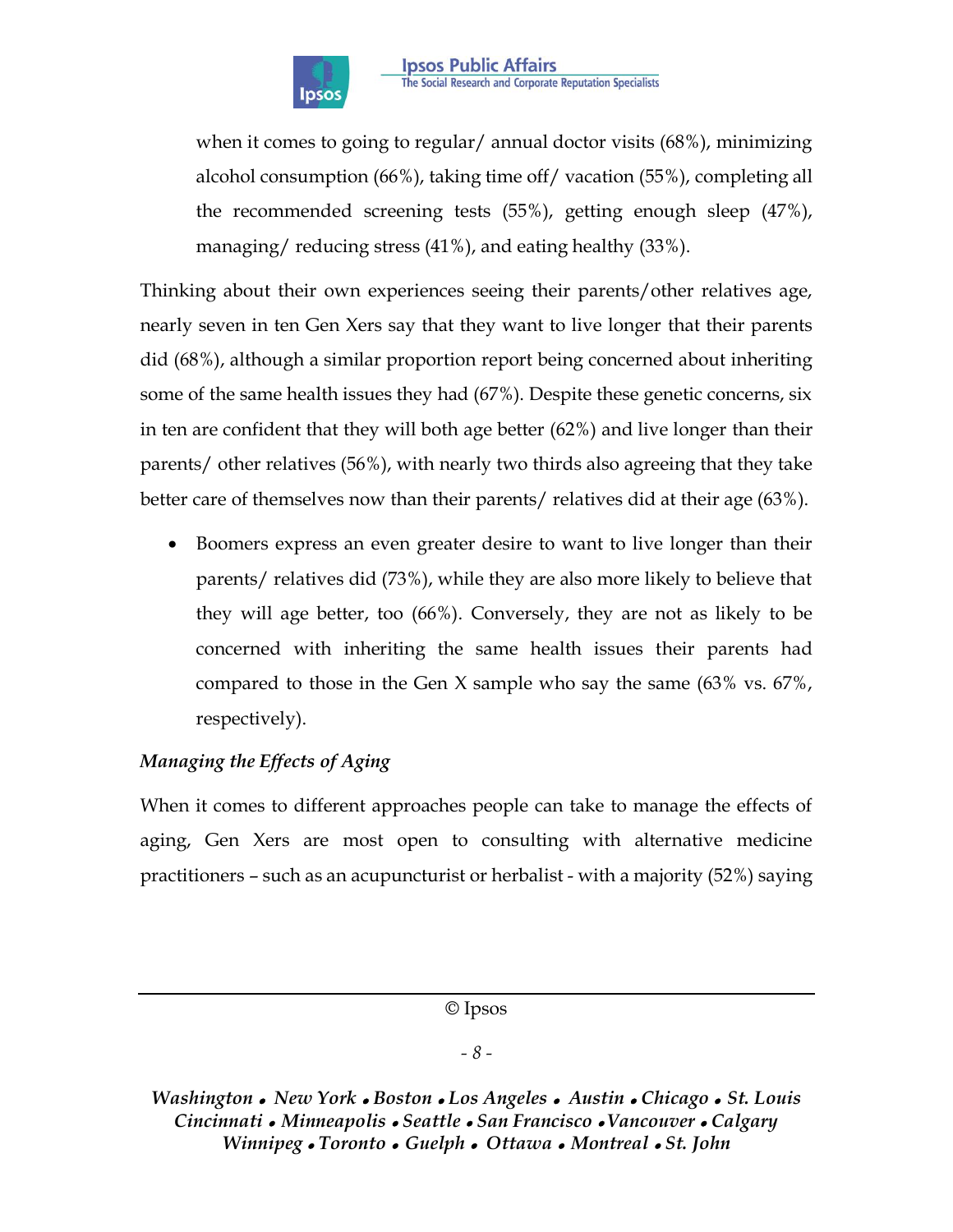

that they have not done this but would consider it, and 15% saying that they have already sought these out before.

Two in five would consider undergoing genetic testing to predict longevity (43%), consulting with anti-aging specialists (41%), or receiving hormone replacement therapy (40%) in an attempt to manage the effects of aging – although half are unwilling to consider these altogether (50%, 52%, and 51% respectively). Similar proportions – just under two in five (39%) - say that they would consider using anti-aging products, with fewer opposed to taking such an approach (35%, have not done, and would not consider). Instead, a larger proportion of Gen Xers (26%) admit they have used anti-aging products before.

Respondents are least likely to consider getting plastic/cosmetic/reconstructive surgery (30%) or non-surgical treatments – such as Botox, fillers, or laser therapy (29%) – in order to manage the effects of aging, with more than six in ten saying that these are not an option for them at all (62% and 63%, respectively).

 Boomers are consistently more likely to report that they would not consider doing any of these in order to manage the effects of aging. They are also significantly less likely to say that they have attempted any of these to begin with, with the exception of receiving hormone replacement therapy – where just under one in ten adults from both samples report having tried this (8% vs. 9%, Gen X)

Being told they are at high risk for a serious disease is most likely to motivate Gen Xers to take better care of their health, with a third selecting this option (32%).

© Ipsos

#### *- 9 -*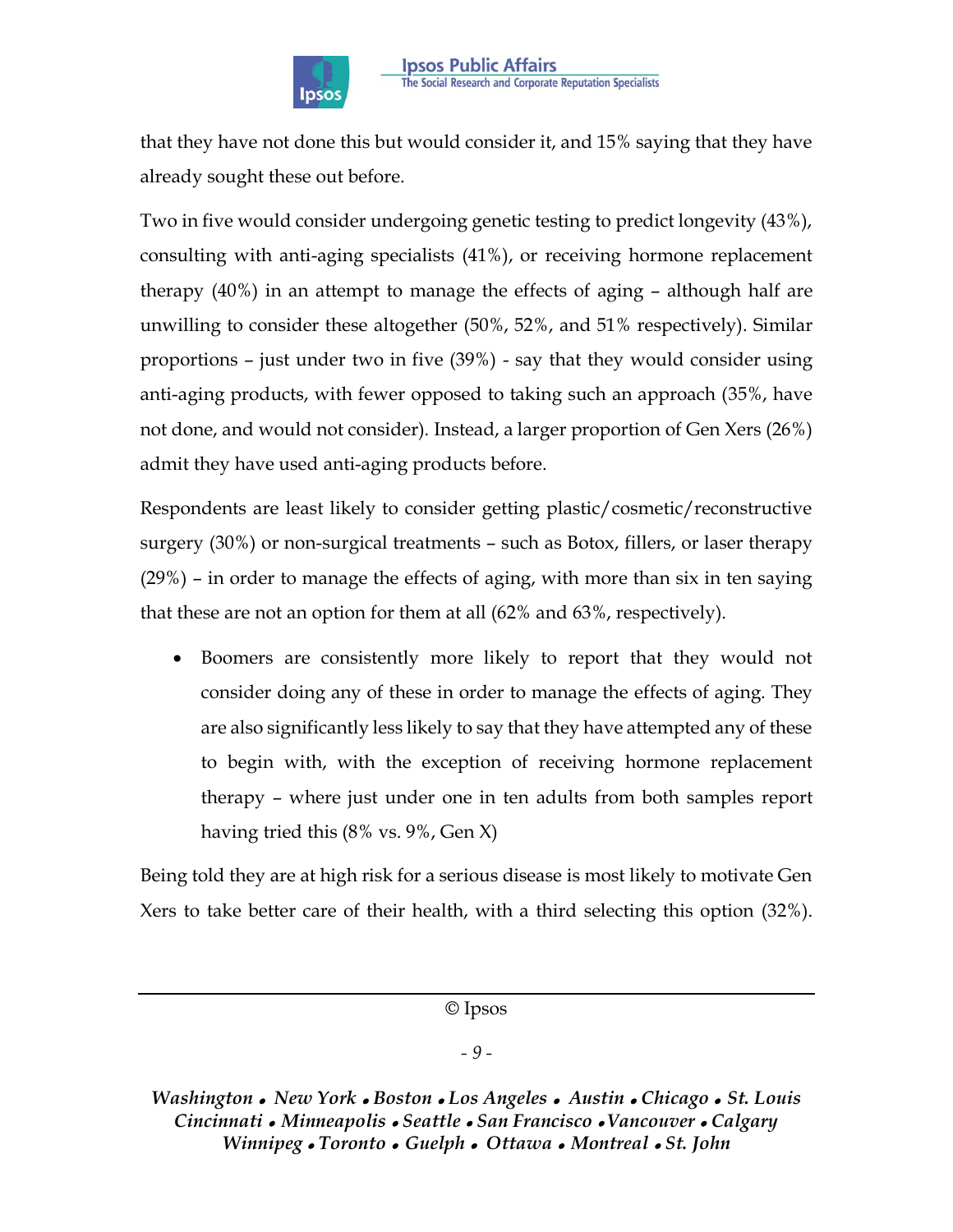

Having proof that making changes would make a difference is the biggest motivator for another one in five (22%), while having a family history that increases the risk of a serious disease (13%) or knowing someone that had a health scare (8%) are not as likely to incite lifestyle changes. However, a sizeable proportion (26%) say that there is nothing that would really motivate them, as they believe that none of us have much control anyways – ahead of all motivators listed with the exception of being told they are at high risk for a serious disease.

• Not being motivated by any of these is the top response among Boomers, with 34% saying that nothing would persuade them to take better care of their health, as they are not sure any of us have much control.

# *Aging and Longevity: Doctor's Role and Healthcare*

Nearly two thirds of Gen Xers agree that their doctor plays an important role in helping them live healthier and hopefully longer (64%), and this opinion is even stronger among Boomers (71%). However, 32% admit that they have avoided going to the doctor because they don't want him/her to find anything wrong, and only 29% of Gen Xers have discussed their concerns about aging/their own mortality with their doctor.

 Boomers, in their turn, are statistically less likely to avoid going to the doctor's for such reasons (18%), although they aren't as likely to open up about concerns they are having about aging/ mortality with their physician  $(23\%)$ .

© Ipsos

# *- 10 -*

*Washington New York Boston Los Angeles Austin Chicago St. Louis Cincinnati Minneapolis Seattle San Francisco Vancouver Calgary Winnipeg Toronto Guelph Ottawa Montreal St. John*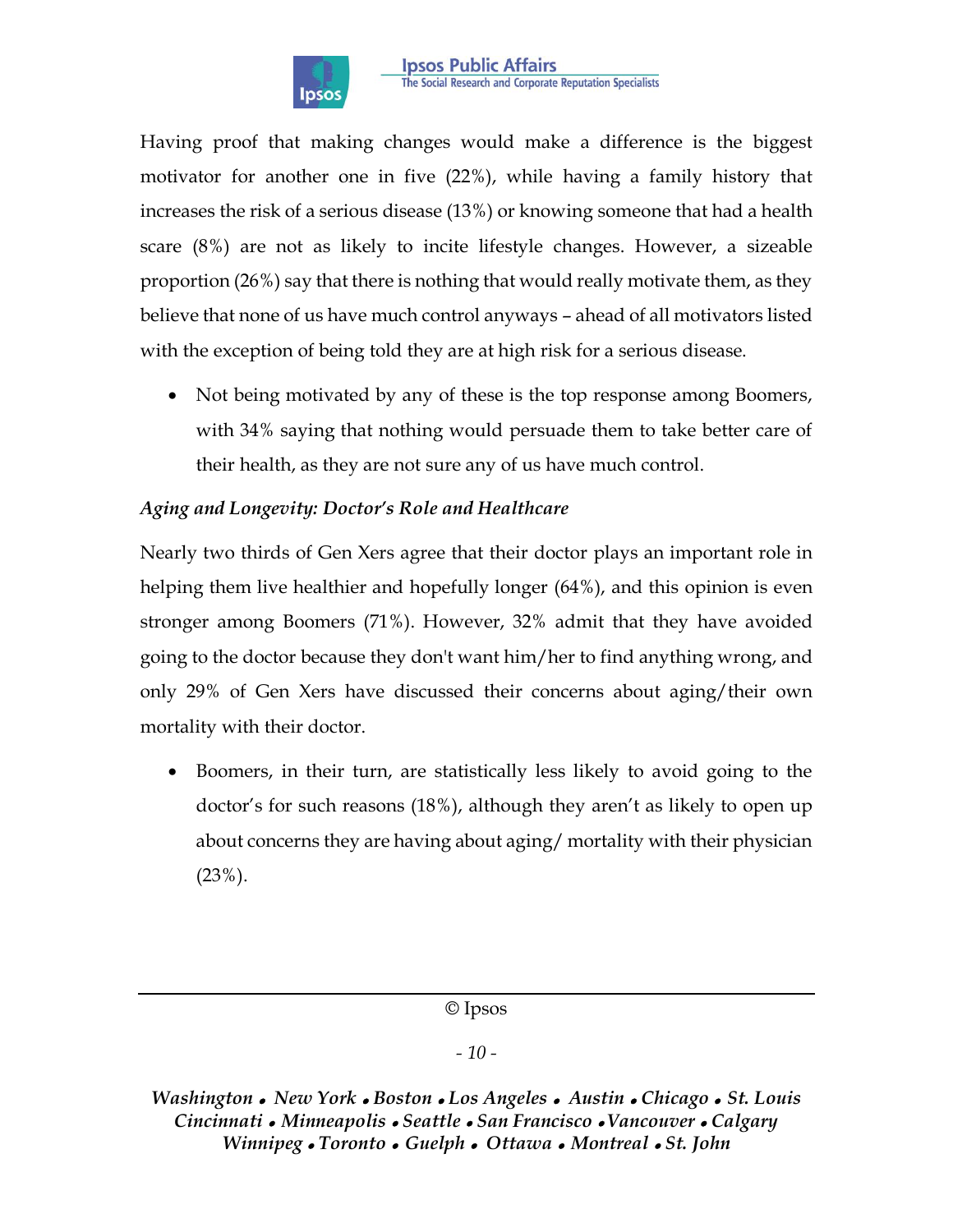

Doctors are top ranked when it comes to how influential they are perceived to be in helping people achieve a longer, healthier life, with 52% of adults ages 36 to 51 rating them a 1 or 2 on an 8-point scale – behind only spouses/ significant others (55%).

- However, doctors (66%) come in first among Boomers, outranking spouses/ significant others (58%) by nearly 10-percentage points when it comes to being perceived as helping achieve a longer, healthier life.
- Family members make up a secondary tier when it comes to being seen as helping Gen Xers achieve a longer, healthier life (38%), while friends (16%), technology/ apps (12%), personal trainers (11%), the Internet/ "Dr. Google" (10%), and support groups (6%) trail behind.
- Boomers see family members in a similar light (35%), although they are significantly less likely to rank bottom tier influencers as having strong impact.

Despite the important role that Gen Xers place on their doctors when it comes to their own health/ longevity, three quarters believe that at the end of the day, they are the ones responsible for ensuring they receive good quality healthcare (76%). However, roughly two thirds are nevertheless concerned that both the quality of healthcare will diminish (68%) and that the access to doctors will worsen (63%) over the next ten years.

© Ipsos

#### *- 11 -*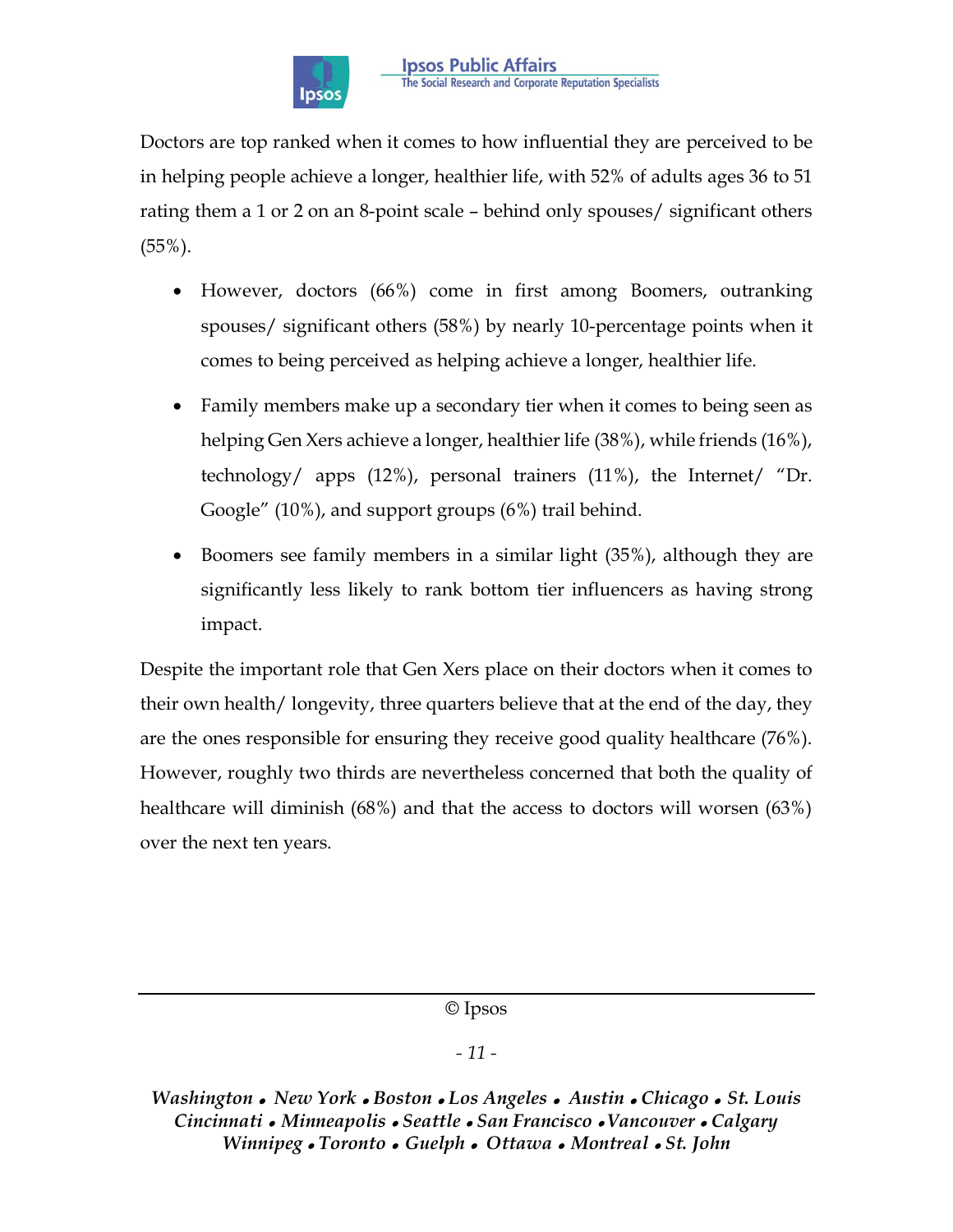

- Not surprisingly, only a third (34%) believe that the government is heading in the right direction when it comes to healthcare, and this drop to 28% among Boomers.
- Boomers are significantly more likely to feel responsible for the quality of healthcare they receive (81%), while they are much less likely to fear that the quality of healthcare will diminish over the next ten years (63%).

When it comes to not following a doctor's recommendations, most Gen Xers believe that this type of behavior has to do with not having the money or resources (52%) to carry through. Another two in five believe that people might not follow their doctor's orders because they think its too hard/ too much work (40%), while roughly a quarter believe this might be because it's just not a priority (28%), it takes too long to see the desired results (24%), or patients have perhaps been exposed to conflicting information (22%). Not understanding what their doctor is telling them (19%) and not trusting their doctor (17%) are both mentioned by about one in five, while at least one in ten believe that a lack of accountability (14%) and forgetfulness (13%) might be to blame here. One in ten (12%) say that they don't know why some people might not follow their doctor's recommendations.

• Not having the money or resources (59%) and not understanding what their doctor is telling them (23%) are significantly more likely to be mentioned by Boomers as reasons why people might not always do what their doctors tell them. Other reasons are selected by similar proportions across both audiences.

© Ipsos

## *- 12 -*

*Washington New York Boston Los Angeles Austin Chicago St. Louis Cincinnati Minneapolis Seattle San Francisco Vancouver Calgary Winnipeg Toronto Guelph Ottawa Montreal St. John*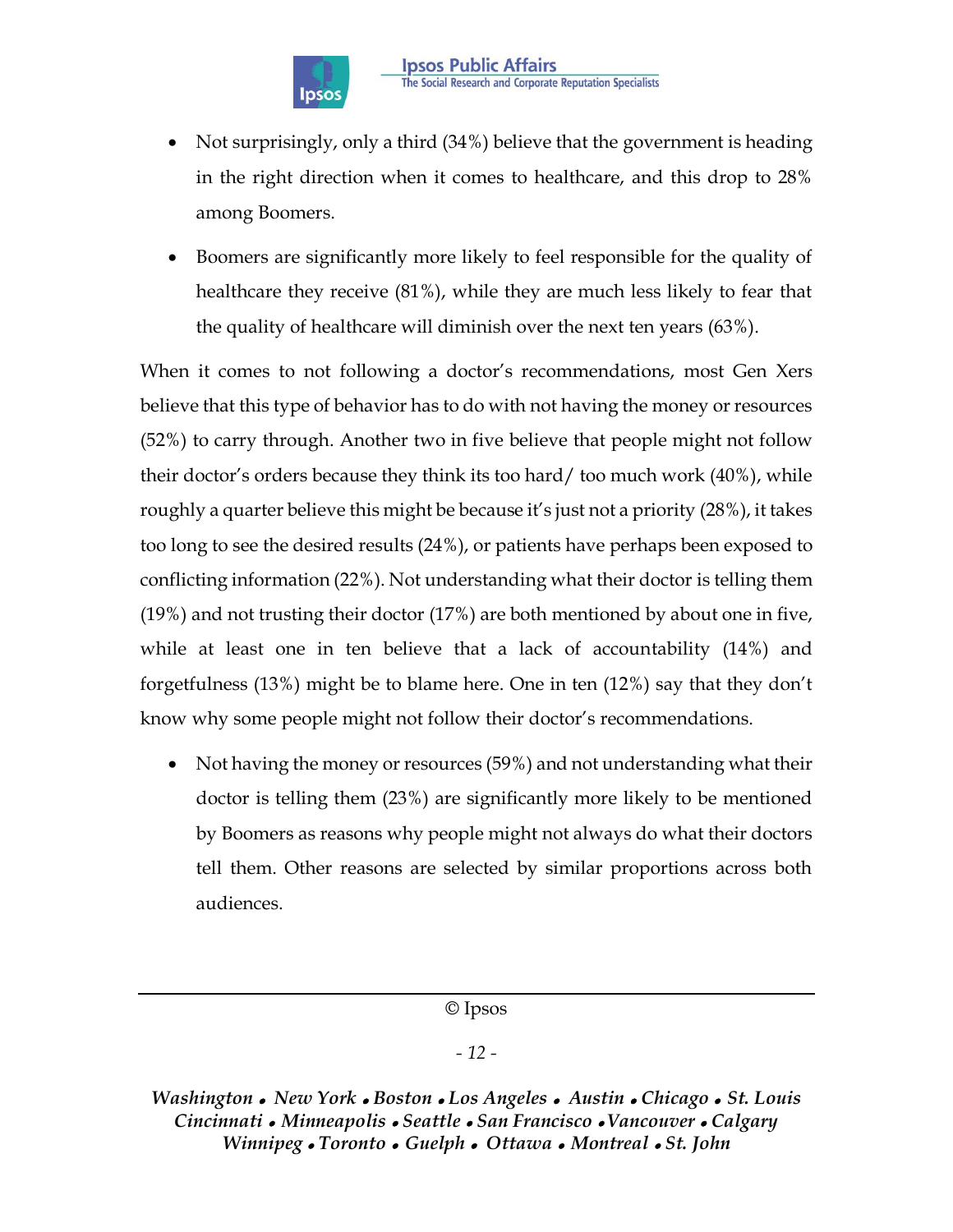

# *Legal and Financial Preparedness*

Six in ten adults from the Gen X sample say that their spouse/family is aware of their wishes concerning medical treatment in the event they become incapacitated (60%) – and this rises to 70% among Boomers who say the same. However, only 36% of those ages 36 to 51 say that they have a living will/advance directive documenting their wishes concerning medical treatment should they become incapacitated (vs. 48% of Boomers).

Even fewer (28%) say that they have long-term care insurance (provides coverage for costs of nursing homes, assisted-living and/or home care for people unable to care for themselves) – outperforming adults from the Boomer segment (23%).

Counting on Medicare for health coverage as they get older is the reality for two thirds of Gen Xers (66%) – and nearly eight in ten Boomers (78%).

Most Gen Xers worry about having enough money to cover health expenses during retirement (74%), and similar proportions (76%) also agree that they are concerned that they are not going to be able to afford healthcare in the future. Most Boomers also agree with these statements, though not quite to the same extent (66% and 72%, respectively).

A slight majority (53%) report that they have money set aside for retirement but not necessarily for unexpected health expenses, while fewer say that they have money set aside in the event they suffer from a major health event (40%). On top of planning for their own expenses, another 50% expect that they'll have to help

© Ipsos

## *- 13 -*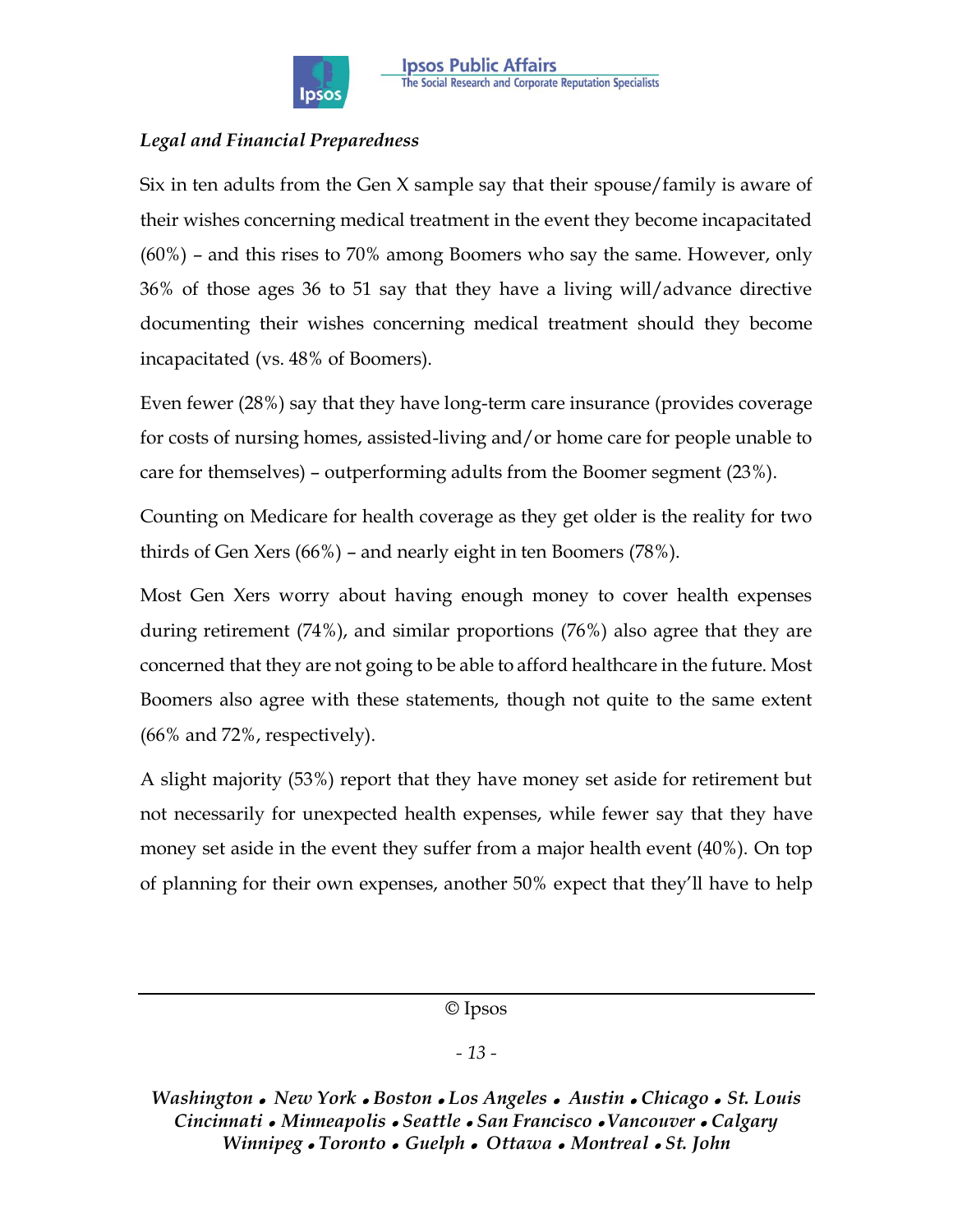

their family members cover their health expenses, and possibly house them, as they age.

- Boomers are significantly more likely to report having money set aside in the event they suffer from a major health event (44% vs. 40%).
- Having to cover the healthcare expenses of a family member, and potentially housing them as they age, is much less of a concern for older adults (29% vs. 50%, Gen X).

# *Additional Sample Characteristics*

Looking at different health related factors, the majority of Gen Xers say that they have had an annual physical exam at some point in the past 5 years (55%). A third say that they have started taking medication regularly (32%), while at least a quarter say that they have gone to an urgent care clinic (27%), a hospital emergency room (26%), or been diagnosed with a medical condition (25%) within the past 5 years. Furthermore, roughly one in five report receiving outpatient treatment (23%), undergoing a scheduled surgery (22%), being hospitalized (19%), or missing more work due to sickness (17%). Emergency surgeries are not as common, though nearly one in ten (8%) reporting having gone through this recently. On the other hand, one in five adults ages 36 to 51 report not having done/ dealt with any of these things in the past five years (21%).

 Although Boomers are more likely to take the time to go to annual physical exams (72%), they are also significantly more likely to have been affected by things such as having to take medications regularly (44%), being

© Ipsos

## *- 14 -*

*Washington New York Boston Los Angeles Austin Chicago St. Louis Cincinnati Minneapolis Seattle San Francisco Vancouver Calgary Winnipeg Toronto Guelph Ottawa Montreal St. John*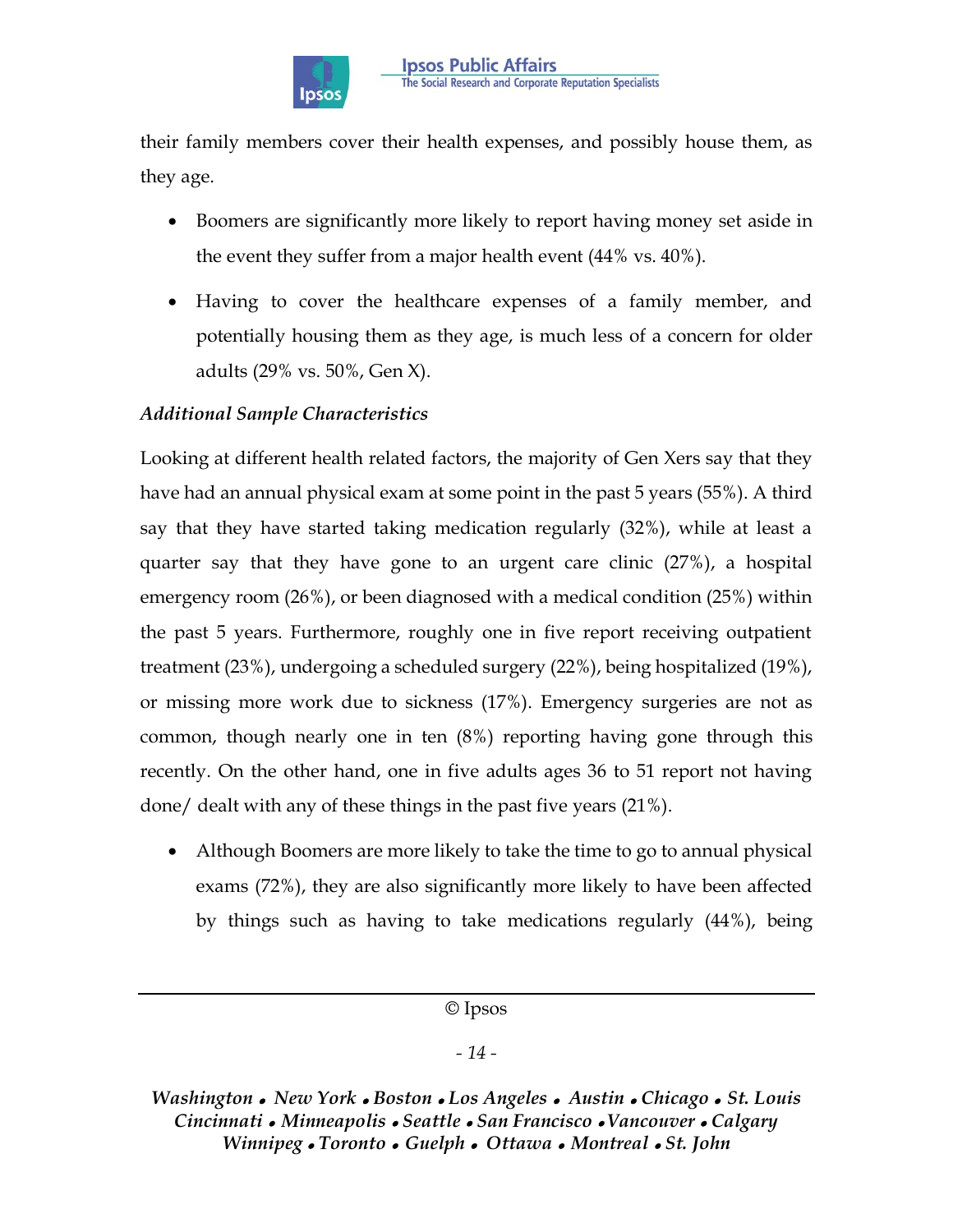

diagnosed with a medical condition (36%), receiving outpatient treatment (29%), undergoing a scheduled surgery (27%), or being hospitalized (23%) in the past five years. Not surprisingly, they are much less likely to say that they have not experienced any of these (13%).

*These are findings from an Ipsos poll conducted November 15 - 21, 2016 on behalf of MDVIP. For the survey, a sample of 1,377 U.S. adults between the ages 36 and 51 (Gen Xers) was interviewed online, in English. An additional sample of 1,747 U.S. adults* 

*between the ages of 52 and 70 (Boomers) was also interviewed using the same methodology. The precision of Ipsos online polls is measured using a credibility interval. In this case, the poll has a credibility interval of plus or minus 3.0 percentage points for all Gen Xers surveyed, and a credibility interval of plus or minus 2.7 percentage points for all Boomers surveyed.*

*The sample for this study was randomly drawn from Ipsos's online panel (see link below for more info on "Access Panels and Recruitment"), partner online panel sources, and "river" sampling (see link below for more info on the Ipsos "Ampario Overview" sample method) and does not rely on a population frame in the traditional sense. Ipsos uses fixed sample targets, unique to each study, in drawing sample. After a sample has been obtained from the Ipsos panel, Ipsos calibrates respondent characteristics to be representative of the U.S. Population using standard procedures such as raking-ratio adjustments. The source of these population targets is U.S. Census 2015 American Community Survey data. The sample drawn for this study reflects fixed sample targets on demographics. Post-hoc weights were made to the population characteristics on gender, age, region, race/ethnicity and income.* 

*Statistical margins of error are not applicable to online polls. All sample surveys and polls may be subject to other sources of error, including, but not limited to coverage* 

© Ipsos

#### *- 15 -*